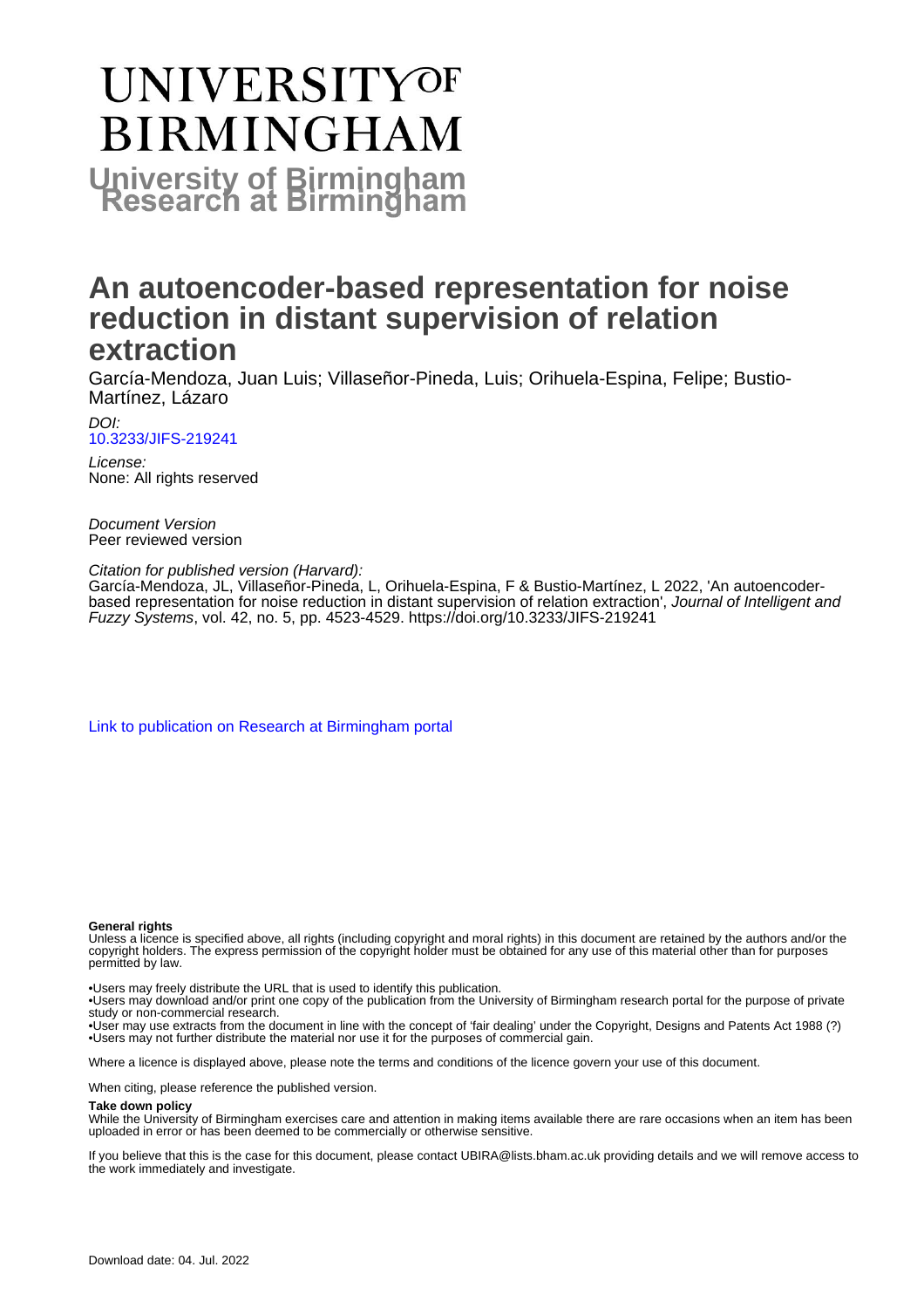## An Autoencoder-based Representation for Noise Reduction in Distant Supervision of Relation Extraction

Juan-Luis García-Mendoza [a](#page-1-0),<sup>∗</sup> Luis Villaseñor-Pineda [a](#page-1-0) Felipe Orihuel[a](#page-1-0)-Espina<sup>a</sup> Lázaro Bustio-Martínez [b](#page-1-1)

<span id="page-1-1"></span><span id="page-1-0"></span>a *Instituto Nacional de Astrofísica, Óptica y Electrónica (INAOE), Puebla, México* <sup>b</sup> *Universidad Iberoamericana, DEII, Prolongación Paseo de Reforma 880, 01219, CDMX, México.*

Abstract. Distant Supervision is an approach that allows automatic labeling of instances. This approach has been used in Relation Extraction. Still, the main challenge of this task is handling instances with noisy labels (e.g., when two entities in a sentence are automatically labeled with an invalid relation). The approaches reported in the literature addressed this problem by employing noise-tolerant classifiers. However, if a noise reduction stage is introduced before the classification step, this increases the macro precision values. This paper proposes an Adversarial Autoencodersbased approach for obtaining a new representation that allows noise reduction in Distant Supervision. The representation obtained using Adversarial Autoencoders minimize the intra-cluster distance concerning pre-trained embeddings and classic Autoencoders. Experiments demonstrated that in the noise-reduced datasets, the macro precision values obtained over the original dataset are similar using fewer instances considering the same classifier. For example, in one of the noise-reduced datasets, the macro precision was improved approximately 2.32% using 77% of the original instances. This suggests the validity of using Adversarial Autoencoders to obtain well-suited representations for noise reduction. Also, the proposed approach maintains the macro precision values concerning the original dataset and reduces the total instances needed for classification.

Keywords: noise reduction, adversarial autoencoders, distant supervision

#### 1. Introduction

Relation Extraction (RE) is concerned with "detecting and classifying predefined relationships between entities identified in-text" [\[15\]](#page-8-0). In RE, a text sentence is analyzed to retrieve two named entities of interest and a specific association between them. Often, there is an interest associations collection with a rich set of entities participating in the associations. In the RE classification task, the classes are different association labels, and the classification consists of assigning the most likely label expressing the relation between the entities. Variants of RE may depart from the raw text or pre-extracted entities or a combination of them, but the one departing from the pre-extracted entities is the purest form of the RE problem.

RE has been addressed in different ways [\[17\]](#page-8-1), including Distant Supervision (DS) [\[13\]](#page-8-2). According to [\[17\]](#page-8-1), "Distant supervision combines the benefits of semisupervised and unsupervised relation extraction approaches and leverages a knowledge base as a source of training data". The main idea of DS is automatically labeling a dataset leveraging on existing knowledge; generally, in the form of knowledge bases [\[13\]](#page-8-2). This automatic labeling requires a heuristic or assumption to annotate the instances in the dataset construction. There are two main assumptions in the literature. The first one was proposed by Mintz et al. [\[13\]](#page-8-2) (we will name it *Mintz assumption*) who assumed that "if two entities participate in a relation, *any* sentence that contains those two entities might express that relation". Riedel et al. [\[16\]](#page-8-3) relaxed this assumption (we

<sup>\*</sup>Corresponding author. E-mail: juanluis@inaoep.mx

<sup>\*</sup>Corresponding author. E-mail: juanluis@inaoep.mx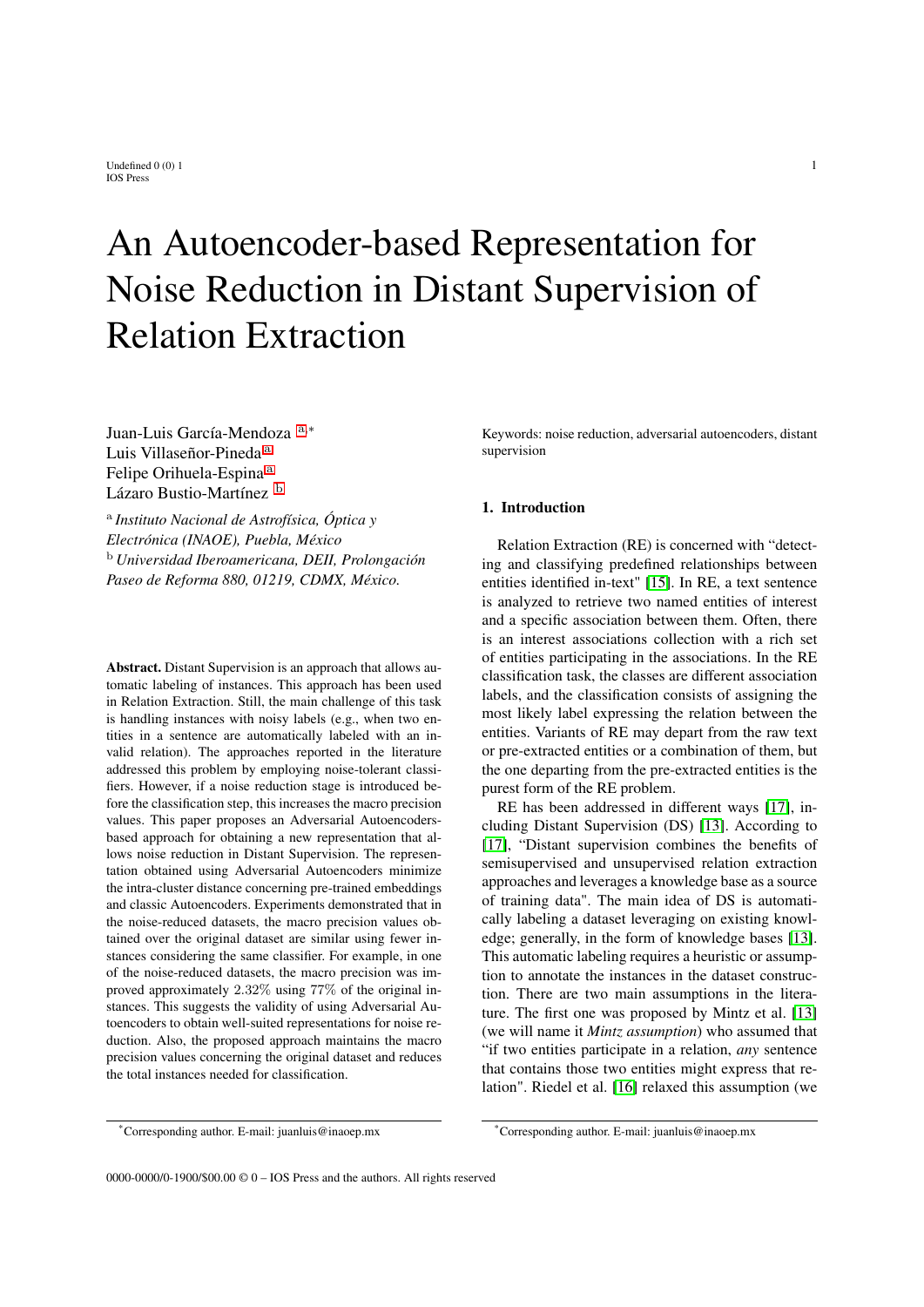will name it *Riedel assumption*), instead of assuming that "if two entities participate in a relation, *at least one* sentence that mentions these two entities might express that relation". Both assumptions are inadequate in many cases, such as when no sentence expresses the relation, leading to the introduction of false positives (noise in the labels) in the annotation of the dataset. Often, a pair of entities in a sentence does not imply a relationship or may express several relations concomitantly depending on the context, as depicted in Fig [1.](#page-3-0)

When the outcome of the annotation of a dataset by DS is later served to a classification problem, noise in the labels might have a detrimental effect. Whether the noise in the labels arises from the failure of the assumption made by the DS labeling or any other different process is circumstantial. The original noise is irrelevant for the classifier, but the classifier has to deal with it nonetheless. In general, a method is robust if it can operate (e.g., find the correct solution) in the presence of noise and/or outliers. Still, it is worth noting that robustness is never universal, and all robust methods have a critical limit of noise that they can tolerate before failing. Regardless, several works reported in the literature have a certain amount of tolerance to noise by combining the *Riedel assumption* with Deep Neural Networks [\[21](#page-8-4)[,10,](#page-8-5)[9,](#page-8-6)[18,](#page-8-7)[22,](#page-8-8)[20\]](#page-8-9). However, perhaps the most obvious way to improve the performance of the classifiers is to use cleaning methods in a previous step. This is used to alleviate the noise presence in the class labels [\[4\]](#page-7-0), with the additional benefit that in any case, this solution can be combined with the use of robust classifiers to achieve a good classification. Besides, defining a separate task for explicitly cleaning the dataset can yield cleaned datasets useful for purposes other than classifying.

The main contribution of this paper is to obtain a new data representation for noise reduction in DS using Adversarial Autoencoders. The proposed data representation will allow obtaining datasets with less noise which implies that the macro precision will be improved. As a direct consequence, once an instance is classified with a relation, it is more likely to be correct. To validate this hypothesis, we use noise-tolerant classifier BGWA (BiGRU-based word attention model) [\[9\]](#page-8-6) to measure the macro precision on the new datasets obtained.

#### 2. Related Work

Nowadays, there are many noise-tolerant methods in DS [\[21,](#page-8-4)[10,](#page-8-5)[9](#page-8-6)[,18](#page-8-7)[,22](#page-8-8)[,20\]](#page-8-9). One of the earliest approaches based on DNN was the Piecewise Convolutional Neural Networks (PCNN) proposed by Zeng et al. [\[21\]](#page-8-4). This network builds bags of instances from the entities pairs that are considered correct if at least one of the sub-networks labels it positively (Multi-instance Learning). In other DDN-based approaches [\[10,](#page-8-5)[22,](#page-8-8)[9,](#page-8-6) [20\]](#page-8-9) different attention mechanisms have been incorporated to deal with noise. Examples are sentencelevel attention [\[10\]](#page-8-5), word-level attention to dynamically highlight important parts of the sentence [\[22\]](#page-8-8), attention over words to identify such key phrases is used (BGWA) [\[9\]](#page-8-6), and intra-bag and inter-bag attention [\[20\]](#page-8-9).

In addition, noisy labels are also frequently dealt with using data cleaning methods [\[4\]](#page-7-0). In principle, they may be evident to a potential subsequent classification exercise, but when classification follows an assessment by wrapping, it often guides the cleaning exercise. Depending on how conservative they are, data cleaning methods can eliminate too few or too many instances, thus reducing the performance of the potential subsequent classifiers [\[12\]](#page-8-10). Brodley and Friedl [\[2\]](#page-7-1) advocate that it is preferable to eliminate several instances correctly labeled than to maintain instances with noisy labels. However, this is only possible or convenient when the acquisition of instances is cheap, and the instances are abundant, which might not always be the case. Notwithstanding, the cleaning or filtering of labels with current methods does not guarantee the total elimination of noise. Complete elimination of noise is certainly achievable, even if silly. It suffices with deannotating every instance. However, such an extreme approach has no practical application for obvious reasons. Therefore in practice, a compromise between confidence intervals and false-positive acceptance rate ought to be sought. According to [\[14\]](#page-8-11) the Autoencoders (AE) can be used when there are noisy instances.

#### 3. Sentence Embeddings

Sentence Embeddings (SE), like Word Embeddings (WE), are real values that contain the semantic meaning, in this case, of the complete sentence, distributed in a k-dimensional vector [\[3\]](#page-7-2). As with WE, there are pre-trained models [\[3\]](#page-7-2).

– Pre-trained SE proposed by [\[3\]](#page-7-2): Two models are presented that are optimized for texts that have more than one word, such as sentences or paragraphs. Given a certain text, these models return their cor-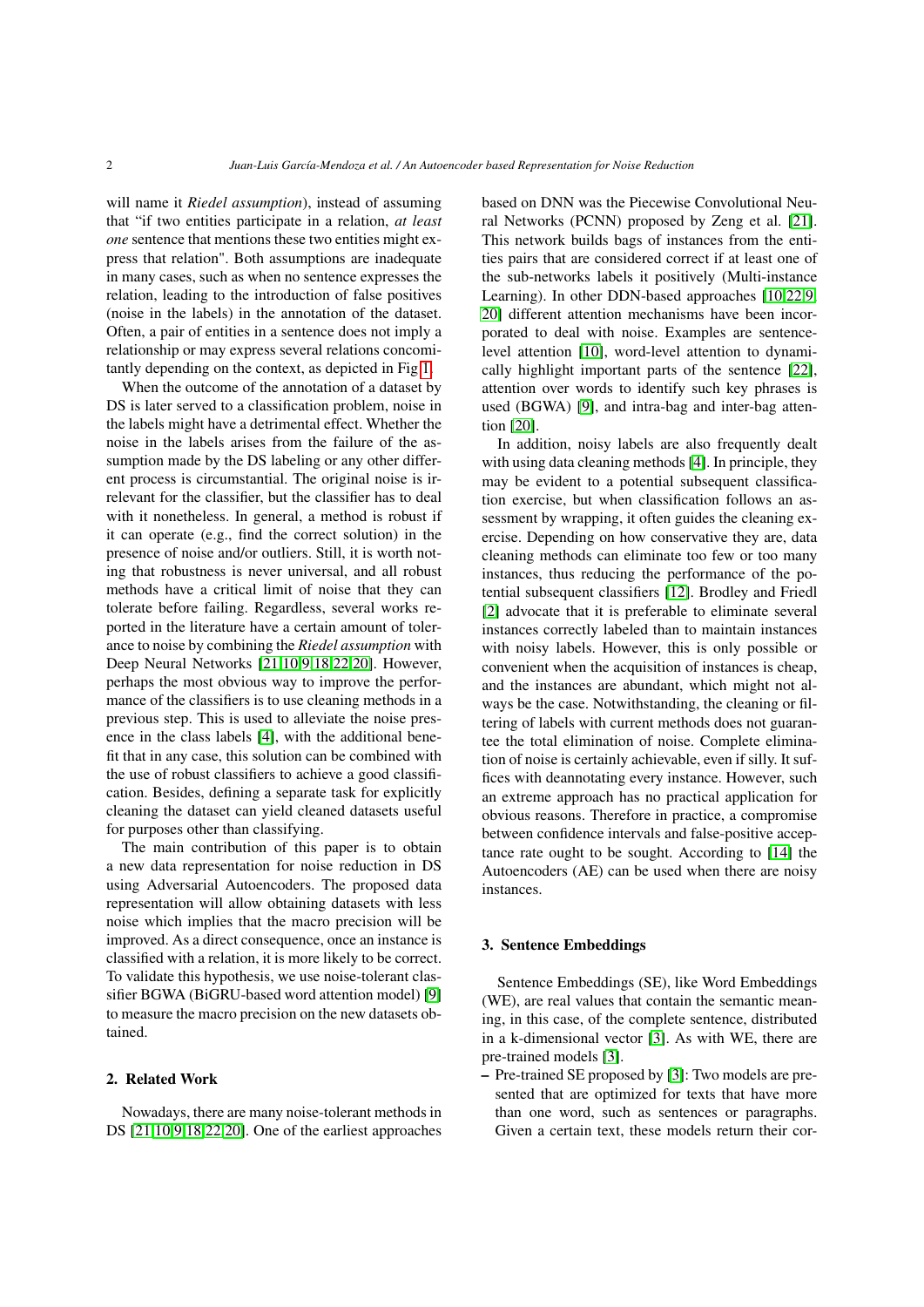<span id="page-3-0"></span>

| Relation                                                              | Entity1  | Entity2    |  |
|-----------------------------------------------------------------------|----------|------------|--|
| /business/company/founders                                            | Apple    | Steve Jobs |  |
| $\cdots$                                                              | $\cdots$ |            |  |
|                                                                       |          |            |  |
| Mentions from free texts                                              |          |            |  |
| 1. Steve Jobs was the co-founder and CEO of Apple and formerly Pixar. |          |            |  |

Fig. 1. In this example, it is included a pair of entities that not express the same relation. Considering the *founders* relation, the first one will be correctly labeled. While the second will not. Example reproduced from [\[21\]](#page-8-4).

responding vector. One model is based on the use of transformers (Transformers) that presents greater accuracy at the cost of greater consumption of resources and a more complex model [\[19\]](#page-8-12). The other model is based on Deep Averaging Networks, which has lower accuracy but higher efficiency [\[8\]](#page-8-13). The model was trained using sources from Wikipedia, web news, question and answer pages, and discussion forums. In this work, we will refer to these SE as  $TRANSF<sup>1</sup>$  $TRANSF<sup>1</sup>$  $TRANSF<sup>1</sup>$  and  $DAN<sup>2</sup>$  $DAN<sup>2</sup>$  $DAN<sup>2</sup>$  respectively.

– Pre-trained SE proposed by [\[1\]](#page-7-3): An architecture is proposed to learn joint multilingual sentence representations for 93 languages. This architecture uses a language-agnostic BiLSTM encoder to build the SE, coupled with an auxiliary decoder and trained on parallel corpora. The authors named this SE as  $LASER^3$  $LASER^3$ .

#### 4. Autoencoders

Autoencoders (see Fig. [2a\)](#page-4-0) are models that projects the input into the output [\[5\]](#page-7-4). Perhaps the most classical AE is Principal Component Analysis (PCA). AE transforms the input data  $X$  to a latent space  $Z$  using a function f (the encoder), and returns  $\overrightarrow{X}$  from Z using a decoder function g. If f is invertible  $(\exists f^{-1}$ :  $g = f^{-1}$ ), the recovery will be errorless. Otherwise, the goal is to reconstruct the input  $X'$  minimizing the error  $L = |X - g(f(X))|^2$  in reconstruction, or some variant of L e.g. regularized, generalized projections, etc.

Adversarial AE (AAE) (see Fig. [2b\)](#page-4-1) are a particular AE coupled with a Generative Adversarial Networks (GAN) [\[6\]](#page-7-5). AAE is trained to fulfill two objectives: (1) minimizing the error  $L$  in the reconstruction of the input, while  $(2)$  fitting the vectors of the latent space  $Z$ to a previously known distribution [\[11\]](#page-8-14). AAE can be used for semi-supervised classification, unsupervised clustering, dimensionality reduction, and data visualization [\[11\]](#page-8-14). Furthermore, adjusting the representation to a known distribution allows us to detect instances far from this distribution and consider them as noisy.

#### 5. Methods

Let:

- $-$  A set of sentences  $S = \{s_i | i = 1...I\}$  and I the cardinality of S.
- A set of labels (relations)  $\mathcal{R} = \{r_i | i = 1 \dots J\}$  and J the cardinality of  $\mathcal{R}$ , and one of these is the  $\mathcal{N} \mathcal{A}$ relation which is the negative class. The set  $\mathcal{R}^{\dagger}$  =  $R/N$  $A$ .
- $-$  A set of observations  $\mathcal{X} = \{x_k | x_k = (s_i, r_j) \in$  $S \times \mathcal{R}^{\dagger}$ .
- A partition over  $\mathcal{X}, \mathcal{P}(\mathcal{X}) = \{\mathcal{X}_{train}, \mathcal{X}_{test}\}.$

The problem of classification in RE is given a sentence  $s_i \in \mathcal{S}$ , assign a relation label  $r_i \in \mathcal{R}^{\dagger}$  where the classifier  $C : S \rightarrow \mathbb{R}^{\dagger}$  with association rule  $r_i = C(s_i)$  ought to be learned in advance from  $\mathcal{X}_{train}$ with some given minimization of error in the observations set  $\mathcal{X}_{test}$ . But this classification is going to occur over a noisy set of observations. Therefore we define the cleaning problem. Let:

– A partition over the training set  $\mathcal{X}_{train}$  defined by the relation  $r_j$ ,  $\mathcal{P}(\mathcal{X}_{train}) = {\mathcal{X}_{train}^j | \forall j \in J - 1}$ :  $\mathcal{X}_{train}^j = \{x_{train}^j = (s_i, r_j) \in \mathcal{X}_{train}\}$ , that is, it does not consider the  $\mathcal{N}$  relation

We define an encoder for each  $\mathcal{X}_{train}^j$ :

$$
encoderj: S \to V
$$
  
( $s_i[x_{train}^j], v_{i \times j}$ ) (1)

<span id="page-3-1"></span><sup>1</sup>[https://tfhub.dev/google/](https://tfhub.dev/google/universal-sentence-encoder-large/5)

[universal-sentence-encoder-large/5](https://tfhub.dev/google/universal-sentence-encoder-large/5)

<span id="page-3-2"></span><sup>2</sup>[https://tfhub.dev/google/](https://tfhub.dev/google/universal-sentence-encoder/4)

[universal-sentence-encoder/4](https://tfhub.dev/google/universal-sentence-encoder/4)

<span id="page-3-3"></span><sup>3</sup><https://github.com/facebookresearch/LASER>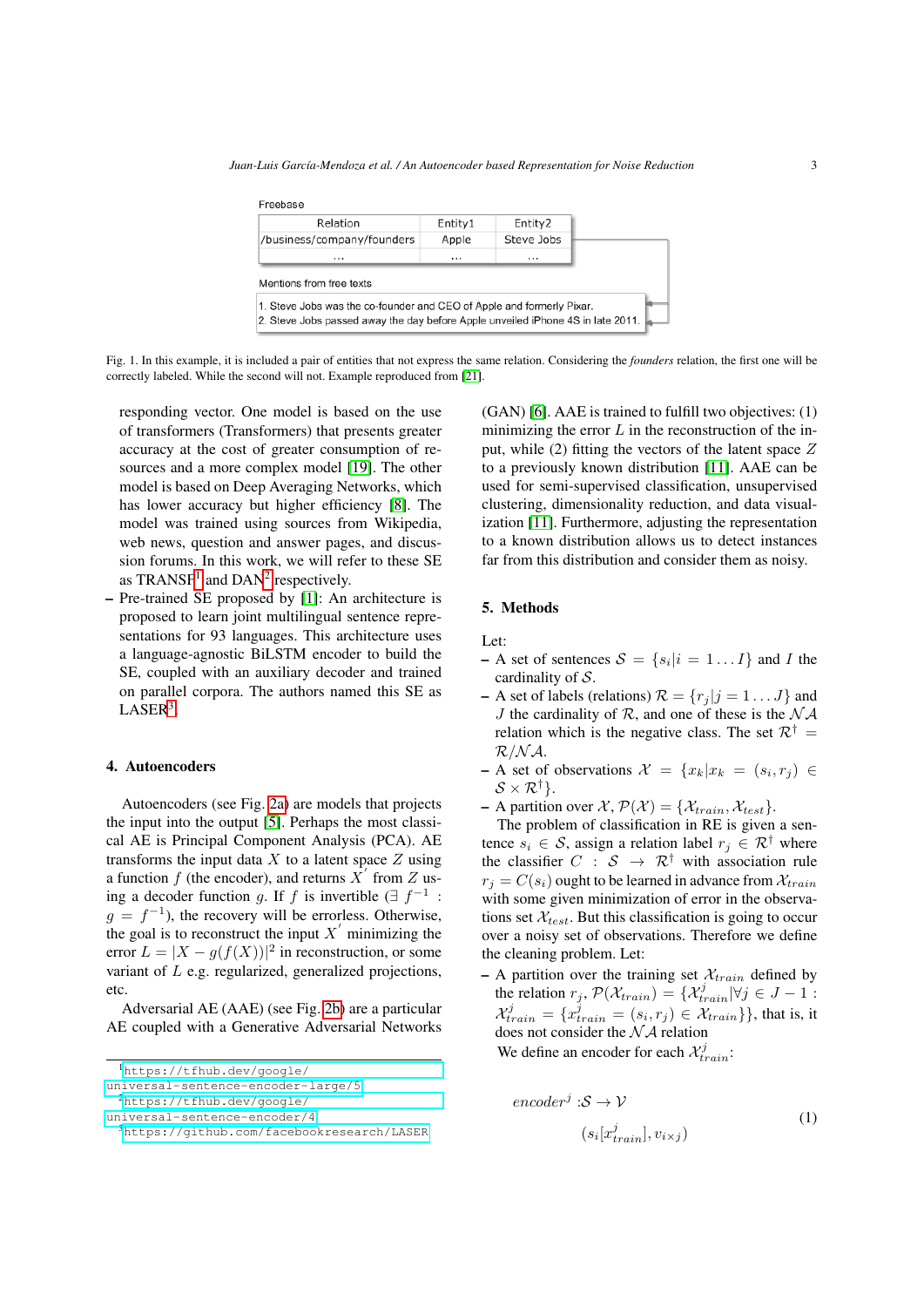<span id="page-4-0"></span>

Fig. 2. General architecture of the AE and AAE (reproduced and adapted from <https://deepnotes.io/deep-clustering> respectively).

where  $V^j = \{v_{i \times j} | v_{i \times j} \in \mathbb{R}^n\}$  is the vector representation of each sentence  $s_i$  according to the relation  $r_i$ . This representation is generated by the encoder  $encoder<sup>j</sup>.$ 

We define a cleaning function for each  $V^j$ :

cleaning<sup>j</sup> : 
$$
S^{encoder^j} \mathcal{V}^j \to S
$$
  
\n
$$
cl_i^j = cleaning^j(s_i) = \begin{cases} s_i \, if \, \neg noisy(v_{i \times j}) \\ \emptyset \, \qquad \text{otherwise} \end{cases}
$$
\n(2)

where *noisy* is when the distance (Cosine or Euclidean are used) of  $v_i$  exceed the average distances between all  $v_{i \times j}$ ; and the union of all  $cl_i^{\overline{j}}$ ,  $\mathcal{X}_{train}$  =  $\bigcup_{j...J,i...I} cl_i^j$  forms the new training set for training the classifier C. Figure [3](#page-5-0) summarises the proposed method.

The functions  $encoder<sup>j</sup>$  used for obtaining the new representations  $V^j$  were generated by the following encoders:

- *f\_laser*, *f\_ae\_laser*, and *f\_aae\_laser*: We only used LASER embeddings, and we use it as input for AE (Fig. [4a\)](#page-5-1) and AAE (Fig. [4b\)](#page-5-2), respectively.
- *f\_dan*, *f\_ae\_dan*, and *f\_aae\_dan*: We only used DAN embeddings, and we use it as input for AE (Fig. [4a\)](#page-5-1) and AAE (Fig. [4b\)](#page-5-2), respectively.
- *f\_transf*, *f\_ae\_transf*, and *f\_aae\_transf* : We only used TRANSF embeddings, and we use it as input for AE (Fig. [4a\)](#page-5-1) and AAE (Fig. [4b\)](#page-5-2), respectively.

The AE and AAE architectures are composed of two dense layers (1000 units and a ReLu-like activation function), both in the encoder  $f_\theta$  and the decoder  $g_\theta$ (see Fig. [4a](#page-5-1) and [4b\)](#page-5-2). The input is a vector represent<span id="page-4-1"></span>ing all the sentences in the text. This vector is obtained using some available sentence representation such as LASER [\[1\]](#page-7-3), DAN [\[3\]](#page-7-2), or TRANSF [\[3\]](#page-7-2) pre-trained embeddings. Our proposal as  $encoder<sup>j</sup>$  is the AAE under the assumption that an observation  $(s_i, r_j)$ , where the relation  $r_i$  is noisy, will not fit correctly to the distribution of the rest of the observations, and will remain far away. The discriminator input is one-third of each  $\mathcal{X}_{train}^j$ , while the autoencoder is the remainder. I.e., an attempt is made to adjust two-thirds of each  $\mathcal{X}_{train}^j$ to the distribution of one-third. The way to select the instances to train the discriminator will be studied in deep as future work. In this research, instances were selected randomly.

We obtained the following  $\mathcal{X}'_{train}$  training sets for each  $encoder<sup>j</sup>$  functions:

- *base\_laser*, *aae\_laser*, and *ae\_laser*: We obtain these sets using *f\_laser*, *f\_ae\_laser*, and *f\_aae\_laser* like  $encoder<sup>j</sup>$  function.
- *base\_dan*, *aae\_dan*, and *ae\_dan*: We obtain the sets using *f* dan, *f* ae dan, and *f* aae dan like encoder<sup>j</sup> function.
- *base\_transf*, *aae\_transf*, and *ae\_transf* : We obtain these sets *f\_transf*, *f\_ae\_transf*, and *f\_aae\_transf* like  $encoder^j$  function.

#### 6. Experiments and evaluation

In this section, we present the experiments conducted to demonstrate the validity of the proposed representation.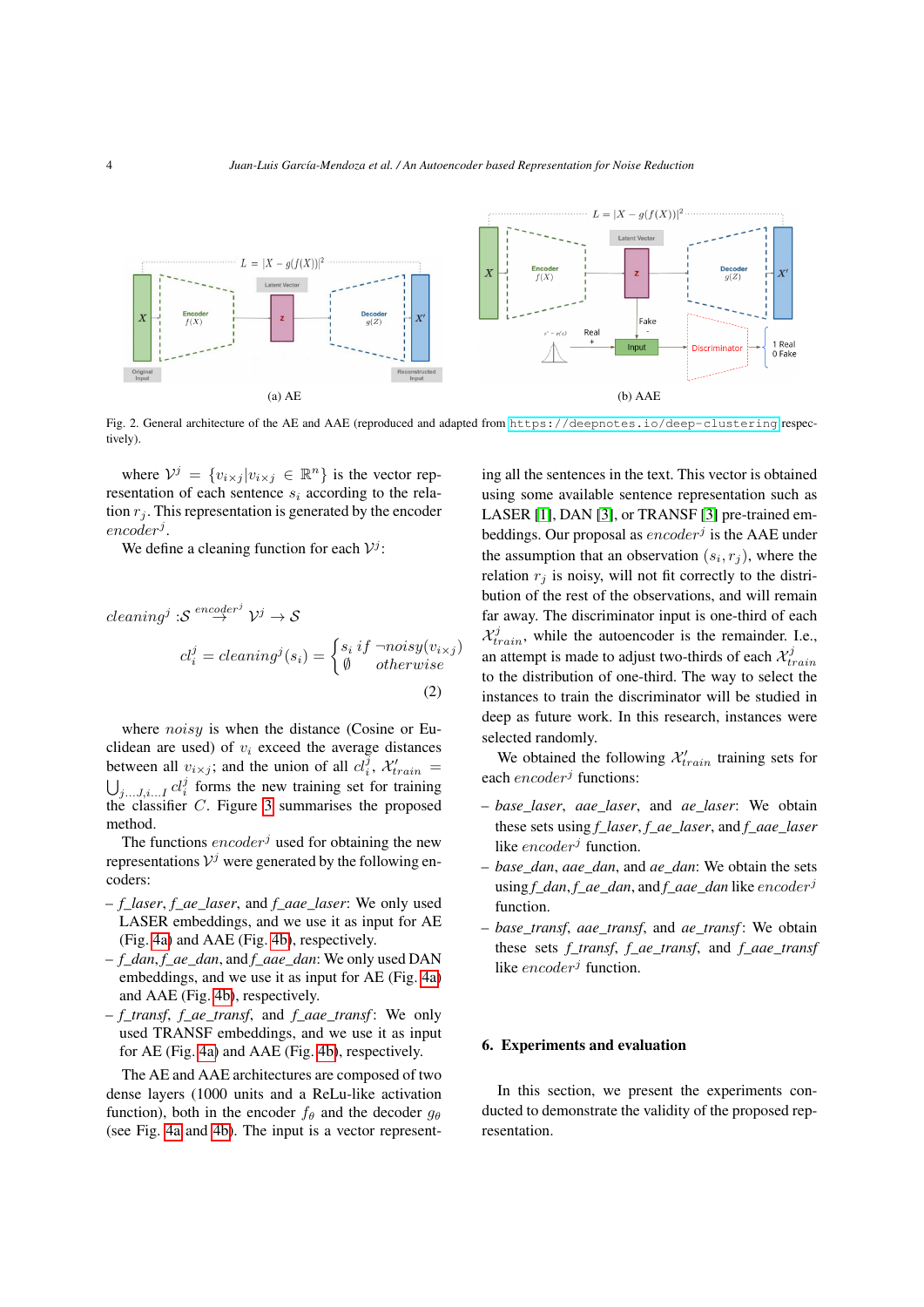<span id="page-5-0"></span>

Fig. 3. Overview of the methodology proposed in this work.

<span id="page-5-1"></span>

(a) AE with dense layers and one vector of input. The autoencoder input is  $\mathcal{X}_{train}^j$ .



<span id="page-5-2"></span>(b) AAE with dense layers and one input vector. The discriminator input is one third of each  $\mathcal{X}_{train}^j$  while the autoencoder is the remainder.

Fig. 4. Architectures used in this work.

#### *6.1. Assessment of the model representation capability*

We performed an evaluation of the intra-cluster distances over each  $V^j$  obtained with  $encoder^j$  using the Cosine distance<sup>[4](#page-5-3)</sup> (see Fig. [5\)](#page-6-0). This evaluation is carried out to determine how close the instances of the same relation are. The results in Fig. [5](#page-6-0) show that the representation  $V^j$  obtained using AAE-based functions minimize the mean intra-cluster distance concerning the others. Within AAE-based functions, *f\_aae\_laser* obtains the best mean intra-cluster distance value allowing more compact groups.

Fig. [6](#page-6-1) compares the representations obtained with *f\_laser* (Fig. [6a\)](#page-6-2), *f\_ae\_laser* (Fig. [6b\)](#page-6-3) and *f\_aae\_laser* (Fig. [6c\)](#page-6-4) on a subset of instances. The visual representation is achieved using PCA maintaining 3 principal components. This subset has a total of 4, 000

randomly chosen instances, where 2, 000 were taken from */people/person/nationality* relation and the other 2, 000 were taken from the remaining relations. It can be observed how the representations obtained with *f\_aae\_laser* (Fig. [6c\)](#page-6-4) tend to form 2 clusters, while the representations that used *f\_laser* (Figure [6a\)](#page-6-2) and *f\_ae\_laser* (Fig. [6b\)](#page-6-3) are concentrated in the same region of the embedded manifold.

#### *6.2. Convenience of using the noise cleaning representation proposed for classification*

To determine the convenience of using the noise reduction approach proposed in this research, the BGWA method was used as the evaluation classifier considering the macro precision measure as evaluation metric (Table [1\)](#page-7-6). We take as a baseline the results of the BGWA on the original NYT2010 ( $\mathcal{X}_{train}$ ). The total number of instances varies for each  $\mathcal{X}'_{train}$  obtained set, while the  $\mathcal{X}_{test}$  contains 4, 801 instances (labeled

<span id="page-5-3"></span><sup>4</sup>Other distances were evaluated, but the best results were obtained using the cosine distance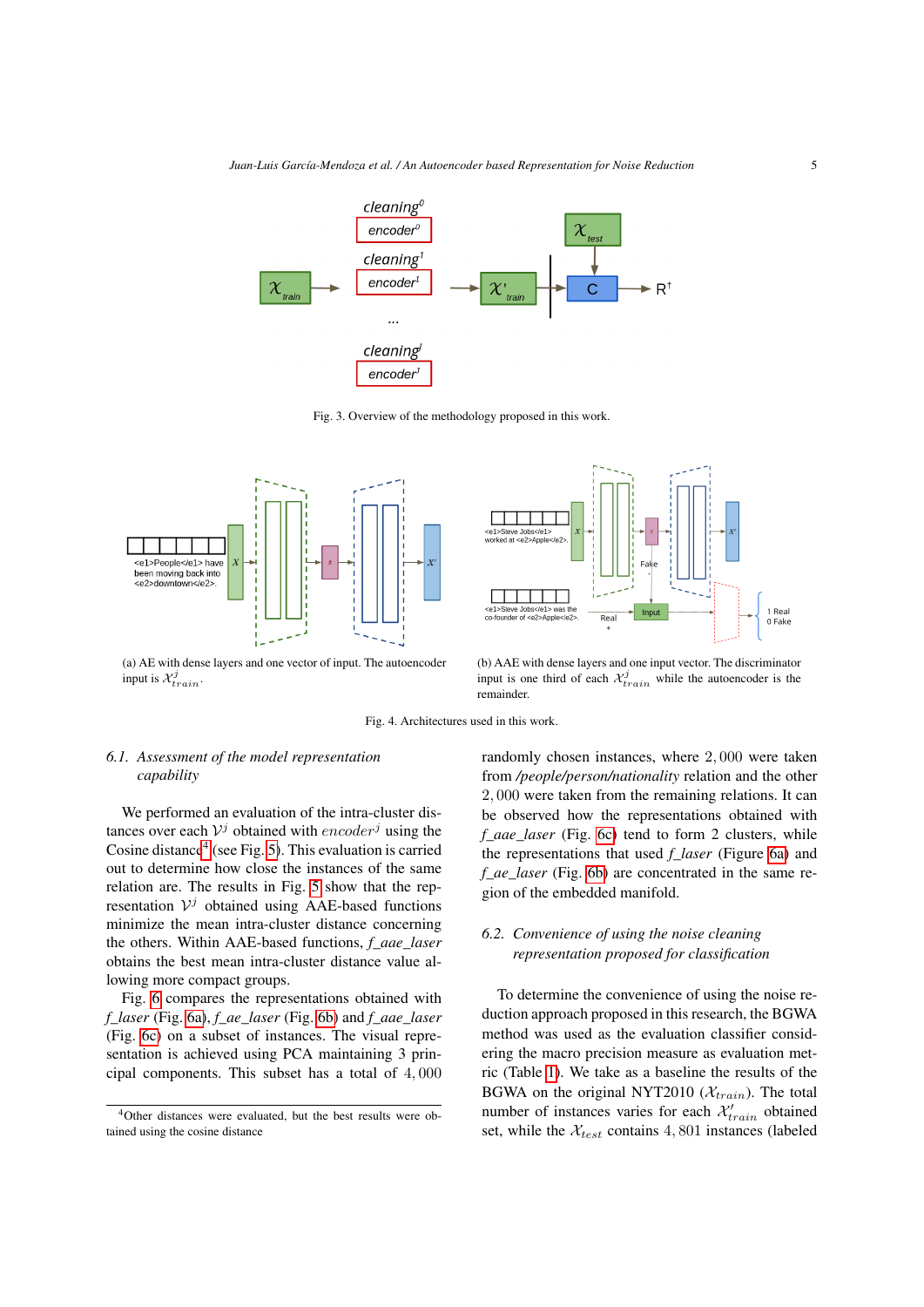<span id="page-6-0"></span>

Fig. 5. Intra-cluster distances over each  $V^j$  obtained with  $encoder^j$ .

<span id="page-6-2"></span><span id="page-6-1"></span>

Fig. 6. PCA projections of a instances subset with the generated representations using the functions *f laser*, *f* ae *laser* and *f\_aae\_laser*. [blue]: instances from */people/person/nationality* relation. [red]: other instances. Figure generated with [<https://projector.tensorflow.org/>]

through crowdsourcing using MTurk<sup>[5](#page-6-5)</sup>). The original NYT2010 dataset contains 53 classes, where 30 relations were used due to they exist in each sets not including  $N A$  ( $\mathcal{R}^{\dagger}$ ).

The Anova One Way test was applied on macro precision for determining if there exist significant differences. In this case significant differences were found (Anova:  $F(9, 40) = 5.68, p < 4.75e^{-0.5}$ ) with an effect size of  $\eta^2 = 0.561$ . In the pairwise post-hoc comparisons with the Holm Correction [\[7\]](#page-7-7) and *t-test* we only find significant differences between *base\_dan* and *aae\_laser*. The results obtained on the  $\mathcal{X}'_{train}$  did not

<span id="page-6-4"></span><span id="page-6-3"></span>show significant differences concerning  $\mathcal{X}_{train}$  but it can be taken as an initial set within an iterative process. Despite this, similar results were achieved using only the 77% instances (*aae\_laser*) in the  $\mathcal{X}_{train}$ set. This indicates that the noise reduction methods did not eliminate instances that significantly affect the BGWA classifier's results for macro precision. In the confusion matrices, it was observed that there are three relations in which most of the errors of the method are concentrated on each set of data. These relations are */location/country/administrative\_divisions*, */location/country/capital* and */location/location/contains*, which have common characteristics, like the same type of the pair of entities (locations). Furthermore, these three relations represent 61.4% of the  $\mathcal{X}_{test}$  set.

<span id="page-6-5"></span><sup>5</sup>Mechanical Turk, MTurk, is a human annotation service provided by Amazon.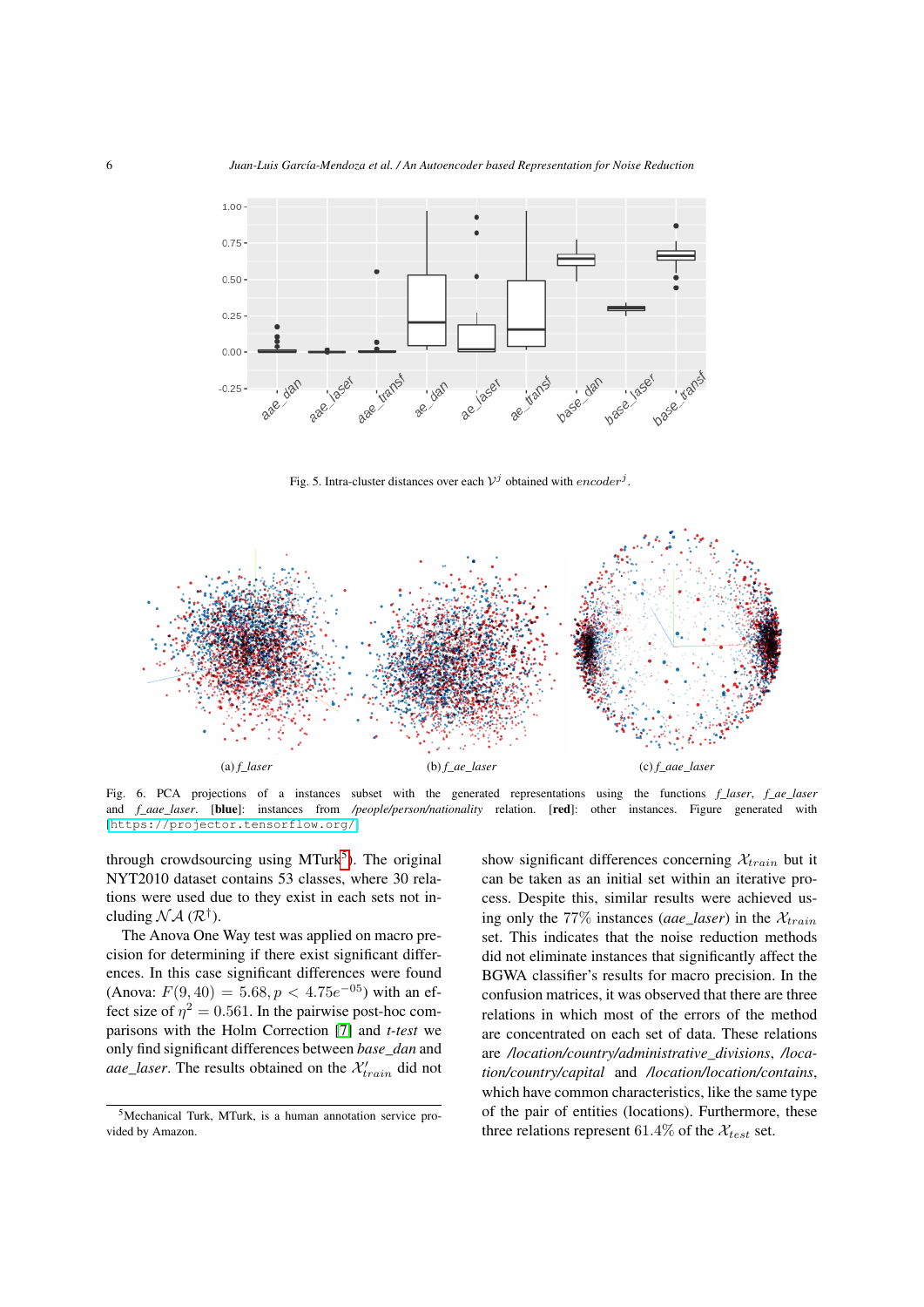<span id="page-7-6"></span>Table 1 Macro precision values after 5 executions of BGWA on each dataset (Cosine distance).

| Dataset     | <b>Instances</b> | Macro precision |
|-------------|------------------|-----------------|
| haseline    | 154929           | $0.560 + 0.012$ |
| base dan    | 85465            | $0.523 + 0.011$ |
| base_transf | 85426            | $0.541 + 0.015$ |
| base laser  | 90308            | $0.546 + 0.012$ |
| ae dan      | 79139            | $0.540 + 0.014$ |
| ae_transf   | 78140            | $0.530 + 0.018$ |
| ae laser    | 86680            | $0.542 + 0.017$ |
| aae dan     | 95775            | $0.537 + 0.016$ |
| aae_transf  | 91925            | $0.544 + 0.010$ |
| aae laser   | 120024           | $0.573 + 0.008$ |

Table 2

<span id="page-7-8"></span>Macro precision values after 5 executions of BGWA on each dataset (Euclidean distance).

| Dataset     | Instances | Macro precision |
|-------------|-----------|-----------------|
| haseline    | 154929    | $0.560 + 0.012$ |
| base dan    | 84095     | $0.492 + 0.021$ |
| base_transf | 83648     | $0.478 + 0.010$ |
| base laser  | 83351     | $0.486 + 0.007$ |
| ae_dan      | 83634     | $0.466 + 0.024$ |
| ae transf   | 81864     | $0.442 + 0.020$ |
| ae laser    | 87216     | $0.486 + 0.007$ |
| aae dan     | 101086    | $0.492 + 0.018$ |
| aae transf  | 103890    | $0.484 + 0.010$ |
| aae laser   | 106218    | $0.506 + 0.017$ |

The function  $cleaning<sup>j</sup>$  considers fewer instances as noise over the representations obtained with *f\_aae\_laser*. Besides, BGWA obtains higher macro precision values over *aae\_laser* with respect to  $\mathcal{X}_{train}$  and the others obtained  $\mathcal{X}'_{train}$  sets.

From Table [2](#page-7-8) it can be noticed that the Cosine distance performs better than the Euclidean distance. This is caused because the macro precision obtained using the Euclidean distance in any dataset outperforms the macro precision of the baseline. The same happens with other similarity distances evaluated.

#### 7. Conclusions

The representations obtained with AAE-based functions allow grouping instances according to their relations in more compact groups. This allows reducing potentially noisy instances in the original dataset.

The proposed noise reduction approach obtains similar macro precision values, considering fewer instances, concerning the original dataset using the BGWA classifier as the evaluator. We only found significant differences between *base\_dan* and *aae\_laser*. The macro precision obtained over the original dataset was improved using 77% of the instances in this last dataset. This fulfilled the objective proposed in this work. The obtained results verify the importance of using the proposed data representation for noise-cleaning before classifying relations in the DS task. Furthermore, it suggests the usefulness of AAE for obtaining representations for noise reduction without significantly lowering macro precision values.

We are currently working on the AAE architecture to obtain a dataset that improves the resulting measures of the original dataset.

#### 8. Acknowledgments

The present work was supported by CONACyT/México (scholarship 937210 and grant CB-2015-01-257383). Additionally, the authors thank CONACYT for the computer resources provided through the INAOE Supercomputing Laboratory's Deep Learning Platform for Language Technologies. Finally, we would like to thank Dr. Miguel Á. Álvarez-Carmona from CICESE-UT3 for his comments and suggestions.

#### References

- <span id="page-7-3"></span>[1] Mikel Artetxe and Holger Schwenk. Massively Multilingual Sentence Embeddings for Zero-Shot Cross-Lingual Transfer and Beyond. *Transactions of the Association for Computational Linguistics*, 7:597–610, 2019.
- <span id="page-7-1"></span>[2] Carla E. Brodley and Mark A. Friedl. Identifying Mislabeled Training Data. *Journal of Artificial Intelligence Research*, 11:131–167, 1999.
- <span id="page-7-2"></span>[3] Daniel Cer, Yinfei Yang, Sheng-yi Kong, Nan Hua, Nicole Limtiaco, Rhomni St. John, Noah Constant, Mario Guajardo-Céspedes, Steve Yuan, Chris Tar, Yun-Hsuan Sung, Brian Strope, and Ray Kurzweil. Universal Sentence Encoder. *arXiv:1803.11175v2 [cs.CL]*, page 7, 2018.
- <span id="page-7-0"></span>[4] Benoît Frénay and Michel Verleysen. Classification in the presence of label noise: A survey. *IEEE Transactions on Neural Networks and Learning Systems*, 25(5):845–869, 2014.
- <span id="page-7-4"></span>[5] Ian Goodfellow, Yoshua Bengio, and Aaron Courville. *Deep Learning*. MIT Press, 2016.
- <span id="page-7-5"></span>[6] Ian Goodfellow, Jean Pouget-Abadie, Mehdi Mirza, Bing Xu, David Warde-Farley, Sherjil Ozair, Aaron Courville, and Yoshua Bengio. Generative Adversarial Nets. In *Advances in neural information processing systems*, pages 2672–2680, 2014.
- <span id="page-7-7"></span>[7] Sture Holm. A Simple Sequentially Rejective Multiple Test Procedure. *Scandinavian Journal of Statistics*, 6(2):65–70, 1979.